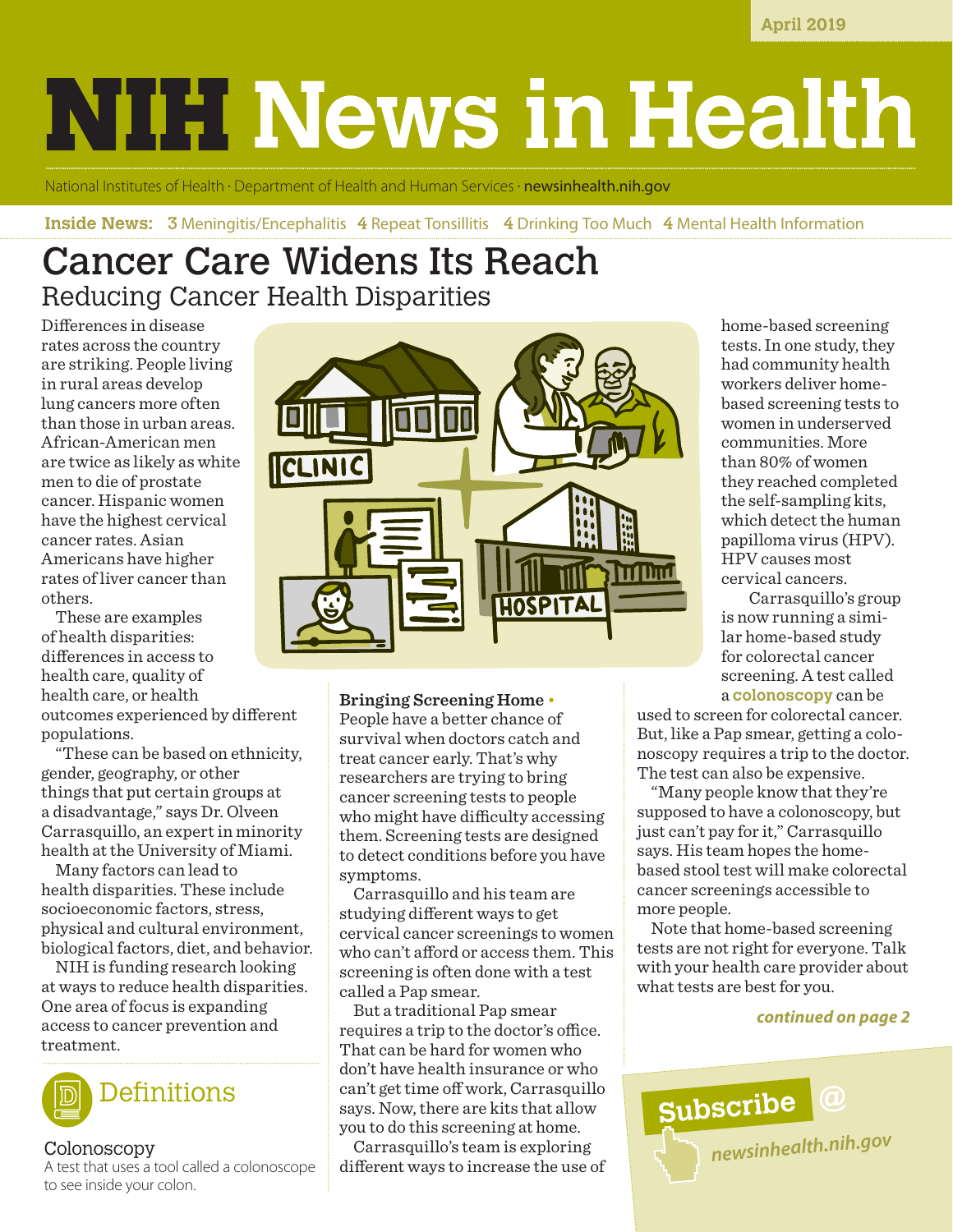**Overcoming Language Barriers** • More than 13% of people living in the U.S. were born in another country. Many new immigrants face cultural barriers to health care, including language barriers. These can lead to health disparities.

For example, people in certain countries outside the U.S. are at higher risk of getting the hepatitis B virus. Hepatitis B is a blood-borne virus that can cause liver cancer. Early detection and close monitoring of the virus can help prevent it from damaging the liver and reduce the risk of liver cancer.

Dr. Grace Ma, a health disparities researcher at Temple University, leads a team working to overcome disparities in hepatitis screening and treatment among recent Asian immigrants.

Language is one important barrier to regular monitoring for some Asian Americans. Ma's team found that using a patient navigator could help recent immigrants get to their monitoring appointments. Patient navigators are people who speak the patient's language and guide them through the health care system.

#### **NIH News in Health**

**ISSN 2375-6993** (Print) **ISSN 1556-3898** (Online) **Editor** Harrison Wein, Ph.D.

**Managing Editor** Tianna Hicklin, Ph.D. **Graphics** Alan Defibaugh (illustrations), Bryan Ewsichek (design)

**Contributors** Tianna Hicklin, Geri Piazza, and Sharon Reynolds

Use our articles and illustrations in your own publication. Our material is not copyrighted. Please acknowledge *NIH News in Health* as the source and send us a copy.

#### **[newsinhealth.nih.gov](https://newsinhealth.nih.gov)**



**National Institutes of Health** *NIH…Turning Discovery Into Health®*

Office of Communications & Public Liaison Building 31, Room 5B52 Bethesda, MD 20892-2094 email: nihnewsinhealth@od.nih.gov phone: 301-451-8224

**continued from page 1** The *continued from page 1* The *continued from page 1* The *costly*," Ma says. Many doctors' offices or hospitals don't have the resources to hire a full-time navigator to help reduce disparities, she explains. Her team now has an NIH-funded project to create a "virtual navigator" using videos and text messages.

> Videos can be translated into many different languages. This means they can reach more people. "We want to create something that can be used widely," Ma says.

#### **Accessing New Treatments** •

Clinical trials test how well new medical approaches work in people. But many clinical trials lack participation from diverse populations. People of different races, genders, ages, or from different regions, such as rural areas, can be underrepresented. For example, African-American adults are less likely than white adults to particpate in clinical trials.

"If we have studies that don't include diverse populations then we can't really speak to the benefit that those therapies would have in the populations that aren't represented," explains Dr. Chanita Hughes-Halbert from the Medical University of South Carolina.

Broad access to cancer clinical trials is important for many reasons, she says. "We want to make sure everyone can access new therapies for cancer treatment and participate as they're being developed and tested for possible benefits."

Hughes-Halbert helps run an NIHfunded program that lets people with cancer participate in clinical trials without having to travel to a large cancer center.

"This ensures that, if someone is going to their local cancer doctor, they're able to have access to the same types of clinical trials and cancer care that are available at our cancer center," Hughes-Halbert says. This can help reduce dispari-



- **Quit smoking.** Quitting smoking can greatly reduce the risk of developing some cancers. Find free resources for quitting at smokefree.gov.
- **Focus on prevention.** Changes in diet and lifestyle can help prevent cancer. Some vaccines can also reduce cancer risk. For more about cancer prevention, see [cancer.gov/about-cancer/causes](https://www.cancer.gov/about-cancer/causes-prevention)[prevention](https://www.cancer.gov/about-cancer/causes-prevention).
- **Apply for health insurance.** If you don't have health insurance, visit healthcare.gov for information on how to apply.
- **Get screened.** Find out about free or low-cost cancer screening by calling 1-800-4-CANCER.
- $\bullet$  Find clinical trials in your community. Visit [ncorp.cancer.](https://ncorp.cancer.gov/find-a-study/) [gov/find-a-study](https://ncorp.cancer.gov/find-a-study/) to find cancer clinical trials in your area.

ties caused by the inability to travel for treatment.

Hughes-Halbert's team also studied using patient navigators to help people enroll in clinical trials. They found that 85% of people with cancer were willing to work with a navigator. Almost all of those who did participated in a clinical trial. The team is now designing a study to see if navigation can also help with preventive care, such as helping people quit smoking.

Navigators and community health workers could help improve many aspects of cancer care where disparities exist, Hughes-Halbert says.

The challenges that contribute to health disparities can seem overwhelming. But there's a lot you can do to reduce your risk of cancer. See the Wise Choices box for ideas and  $resources.$ 

For more about cancer health disparities, see "Links" in the online article: [newsinhealth.nih.gov/2019/0](http://newsinhealth.nih.gov/2019/04/cancer-care-widens-reach)4/cancer-care-widens-its-reach

Ŋ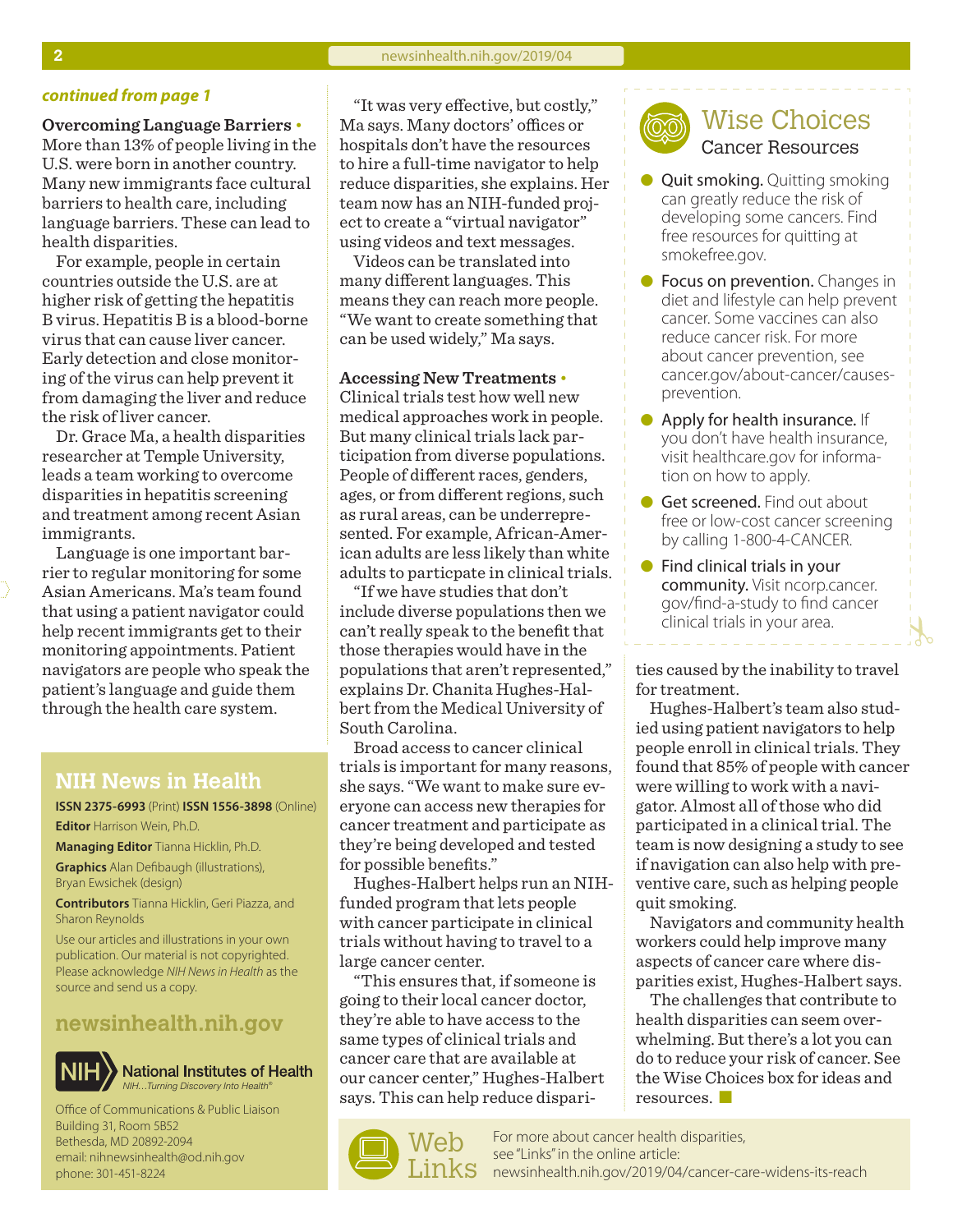## The Inflamed Brain Recognizing Encephalitis and Meningitis

When you get sick, some germs can attack the brain or the protective lining that surrounds the brain. This can cause swelling and lead to severe illness, or even death. It's important to recognize the symptoms so you can get medical help as quickly as possible.

When the brain swells, it's called encephalitis. When the lining of the brain, or meninges, becomes inflamed, it's called meningitis. The symptoms can be similar for both.

At first, you might get a fever, feel tired, and sometimes have a rash. "Those things can last a day or two, or a little bit longer," explains Dr. Avindra Nath, a neurologist at NIH. "Then, you may have a headache, along with fever, neck stiffness, and you can get sensitivity to light."

Other symptoms include nausea



## Wise Choices

Guard Against Meningitis and Encephalitis

- Wash your hands with soap and water often.
- $\bullet$  Avoid people who are coughing or showing other signs of sickness.
- Stay up-to-date on your vaccines.
- **•** Protect yourself from mosquito and tick bites. Use insect repellents and wear full-sleeve shirts and pants when you're outside. Keep insects out of your home. Use screens on windows and doors or use air conditioning instead. Empty all standing water from your yard.



or vomiting, double vision, drowsiness, and confusion. More severe illnesses can cause speech, hearing, or vision problems. If it's left untreated, you could develop cognitive difficulties with progressive loss of consciousness, seizures, or muscle weakness.

You need to get immediate medical help if you have symptoms of encephalitis or meningitis. Early treatment is important for the best recovery. Treatment will depend on the cause. Viruses, bacteria, parasites, and fungi can all cause encephalitis and meningitis. The most common causes can be different depending on where you live.

"Worldwide, the most common cause of meningitis is bacterial meningitis," Nath explains. "Now in the United States, we don't see a lot of bacterial meningitis because we have certain vaccines. So, the most common cause of meningitis is viral meningitis."

Early treatment for bacterial causes may be antibiotics and other



For more about meningitis and encephalitis, see "Links" in the online article:  $\text{Links}\,$  [newsinhealth.nih.gov/201](http://newsinhealth.nih.gov/2019/04/inflamed-brain)9/04/inflamed-brain

medicines to treat swelling and other symptoms of the illness. There aren't any specific anti-viral treatments for most viral causes. But treating the symptoms can affect the course of the illness. More severe illnesses may require hospitalization.

Anyone can get these conditions. Protecting yourself and your family from germs and staying up-todate on vaccines is the best way to guard against both encephalitis and meningitis. Vaccines are available to prevent some bacterial causes of meningitis, including *Haemophilus in-*

*fluenzae*, pneumococcal pneumonia, and meningococcal disease.

NIH-funded researchers are looking for other ways to prevent or treat encephalitis and meningitis. Some are studying how to stop germs from infecting the brain or its lining.

Nath's team is testing compounds that may block Zika virus from getting into brain cells grown in the lab. His team hopes that these may block other viruses that are transmitted by insects and parasites, too.

Many scientists are trying to develop broad antivirals, Nath says. "Broad" means the antiviral would stop many viruses rather than just one. This would be helpful, since doctors wouldn't have to know which virus is causing the problem before starting treatment.

Until we have better treatments, prevention is still the best medicine. Children, older adults, and those with weakened immune systems are most at risk for infections. See the Wise Choices box for tips on protecting yourself and your family.  $\blacksquare$